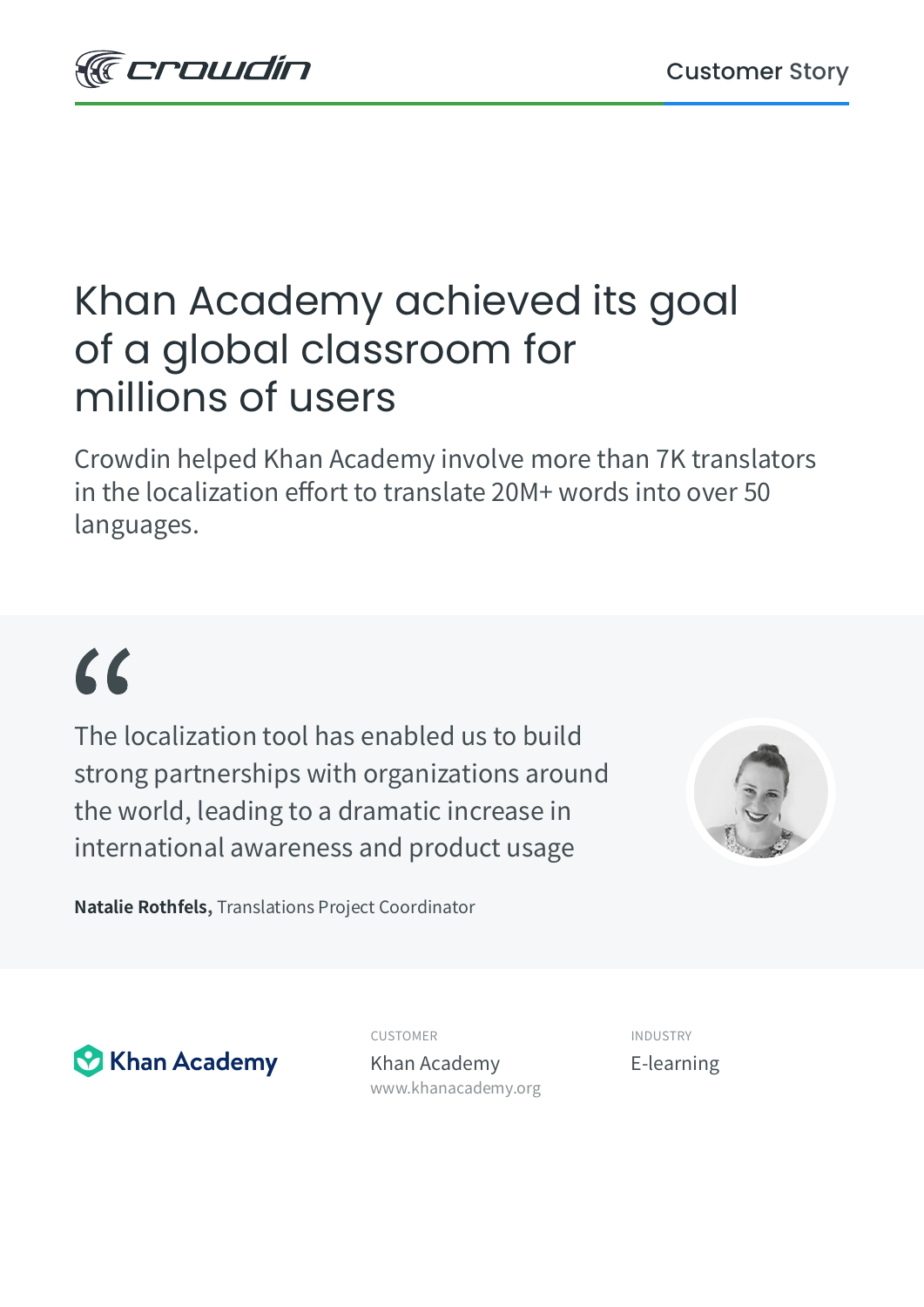When Khan Academy saw the potential of becoming a global source of knowledge for people from different backgrounds and regions globally, the company faced challenges around the absence of localization infrastructure. With Crowdin, Khan Academy's team set up an automated localization workflow, involved a big [community of volunteer translators](https://www.khanacademy.org/contribute/credits) into their localization initiative, and managed to ensure high-quality translation of the extensive amount of educational resources.

Today Khan Academy uses multilingual content to provide a free, world-class education to anyone, anywhere. With over 18M active users monthly, Khan Academy is successfully fulfilling that core mission.

## English-only content won't work for a global audience

Started in 2006 as a *one-man-tutoring-his-cousin* project, Khan Academy has grown into an educational organization of global importance. Today, millions of students from all over the world, with different backgrounds and stories, can learn anything at Khan Academy. For free.

Back in 2015, when the Khan Academy team started working on the translation of its materials, they set a goal to have a learner base representative of the global population before 2020. Having educational content available only in English became an obstacle to achieving that goal.

They started by dubbing and subtitling videos with their translation community.

### COMPANY

#### Khan Academy

HEADQUARTERS

### California, United States

INDUSRTY E-learning

### FUNCTIONALITY USED

- Crowdin API
- Crowdin In-Context
- Automated QA checks
- Translation Memory

#### TRANSLATION APPROACHES

- Predominantly volunteer translators, both professional and amateur
- Native speakers proofreading Spanish, French, Brazilian Portuguese, and more

#### KEY RESULTS

- 16 fully-translated platforms, with more than 20 others in progress
- 20M+ words translated
- Effective collaboration of 7K+ mostly volunteer contributors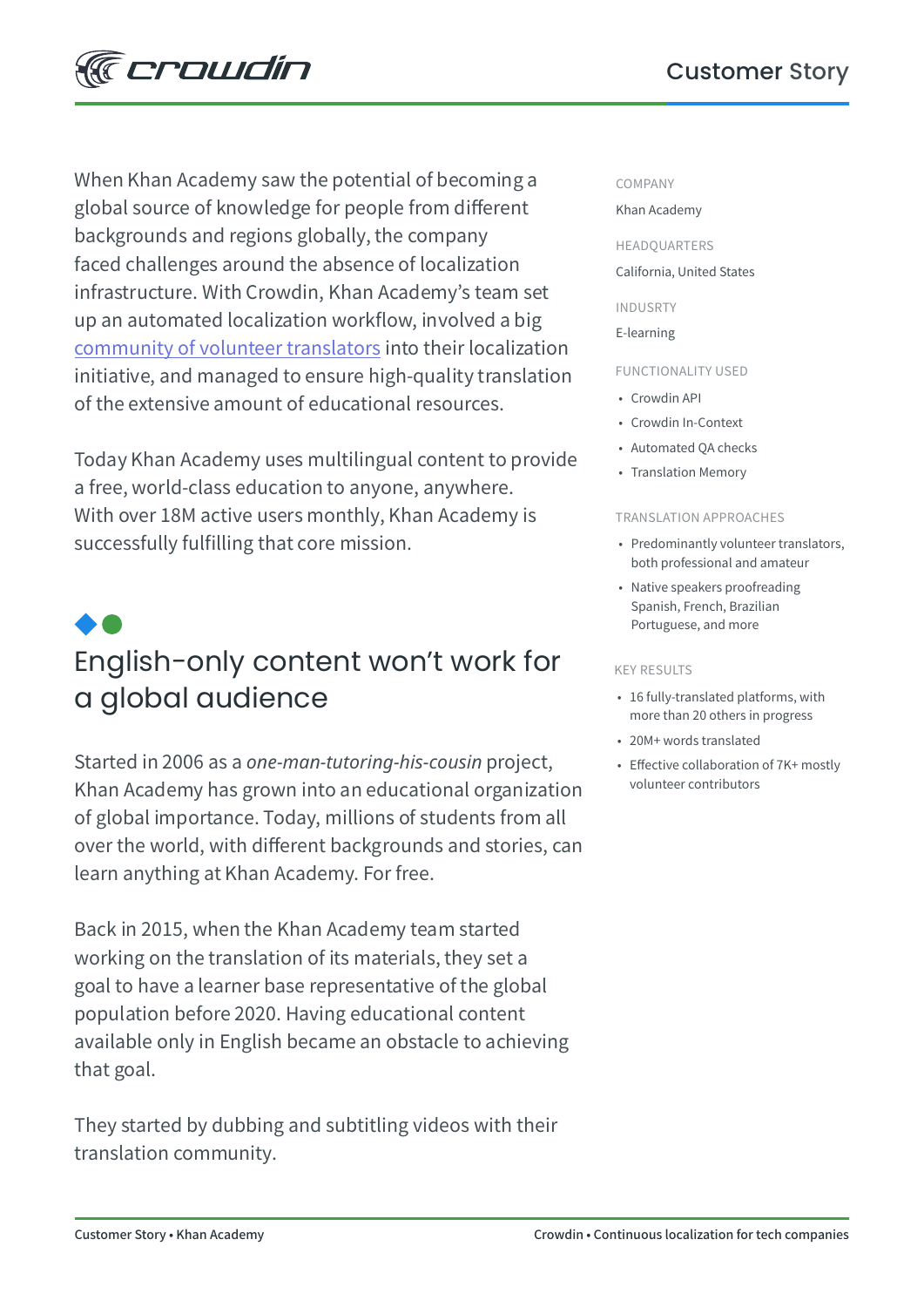

But since the product extended far beyond videos, the team had to organize a workflow for localization of an extensive amount of educational text content and a considerable number of translators they were about to involve.

That's how the Khan Academy and Crowdin collaboration started.

## Khan Academy sets new localization workflows and scales with automation

Khan Academy relied on Crowdin in the automation of localization workflows. After the project in Crowdin was created, the development team used the Crowdin API to easily transfer all the content from the Khan Academy web app to Crowdin.

When a certain amount of content got translated, strings were automatically pulled out from Crowdin to Khan Academy's codebase. This accelerated the whole process and helped to save time that otherwise would have been dedicated to manual text output/ input.

## $\epsilon$

Crowdin has offered great support to our i18n developers and enabled us to provide a solid experience for translators.

At those early days, Khan Academy had contributors from partner organizations working on Spanish, French, and Brazilian Portuguese translations. Those teams liked that once the new materials appeared on Khan Academy's side (whether on the website or mobile apps), strings on Crowdin got updated, and translators received notifications about the new content that needed to be translated.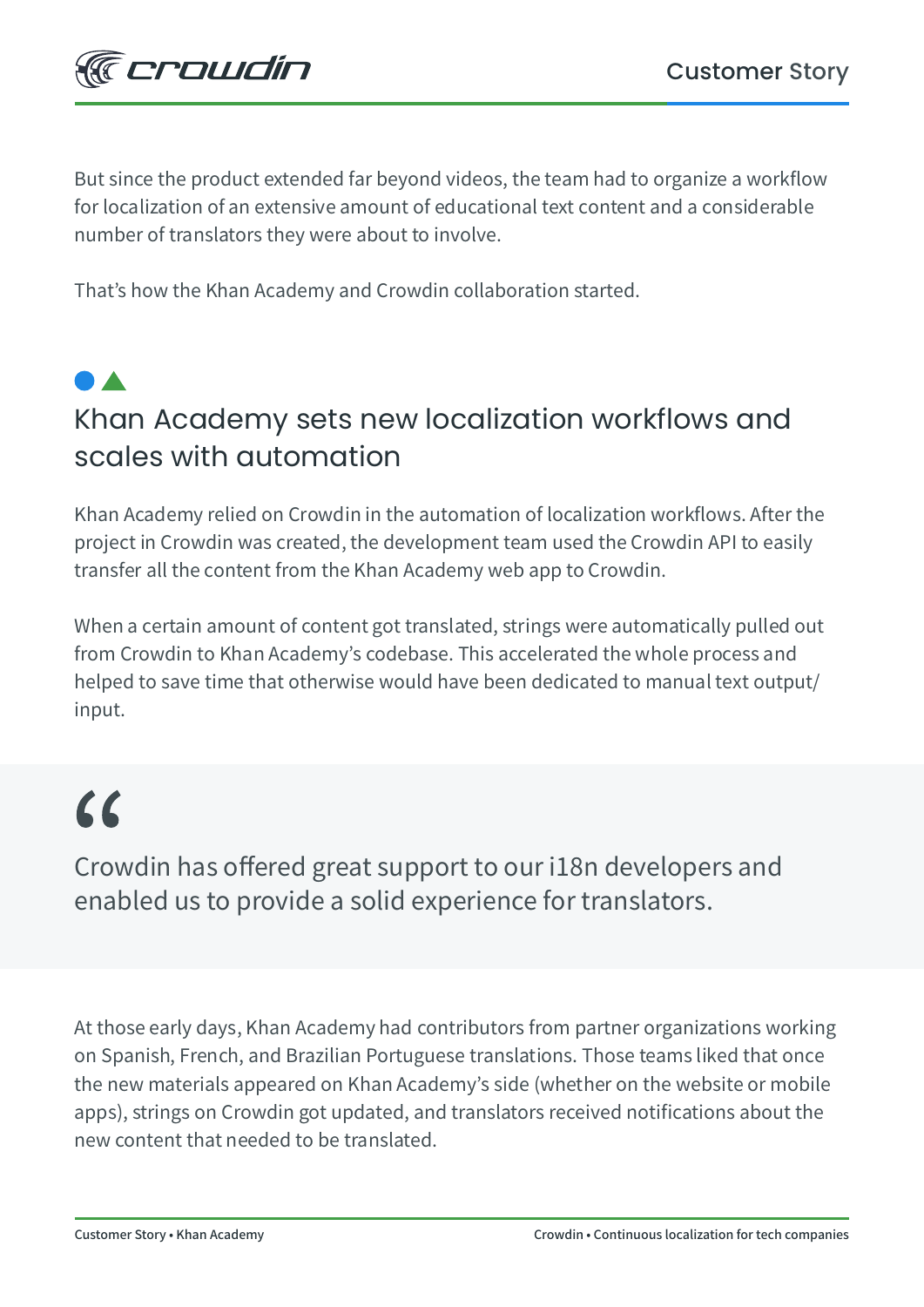# Khan's community welcomes the localization initiative

For Khan Academy as a non-profit organization, it was essential to accumulate resources they had and to minimize the localization costs. Being supportive of all non-profit organizations, Crowdin offered Khan Academy a free license and its 24/7 assistance. Crowdsourcing was chosen as a key translation approach and the translation initiative was endorsed by Khan Academy fans.

Onboarding of the new translators took minimum time. The Crowdin Online Editor, where all the translations take place, was intuitive and easy to use even for non-professional translators. Translation Memory and Machine Translation suggestions were available for easy reference if desired.

To keep translators motivated and eager to help, Khan Academy started to provide official certificates and badges for translators who have completed a certain amount of work. The Khan Academy team developed motivation programs to keep volunteers active and engaged.

### Crowdin In-Context and QA checks help to ensure translation quality

High translation quality for all the materials published on the Khan Academy website was the top priority issue for the whole team involved in localization.

## $\alpha$

Choosing a platform with functionality to support large crowdsourced efforts was crucial, but we also wanted to make sure that quality control was feasible and systematic.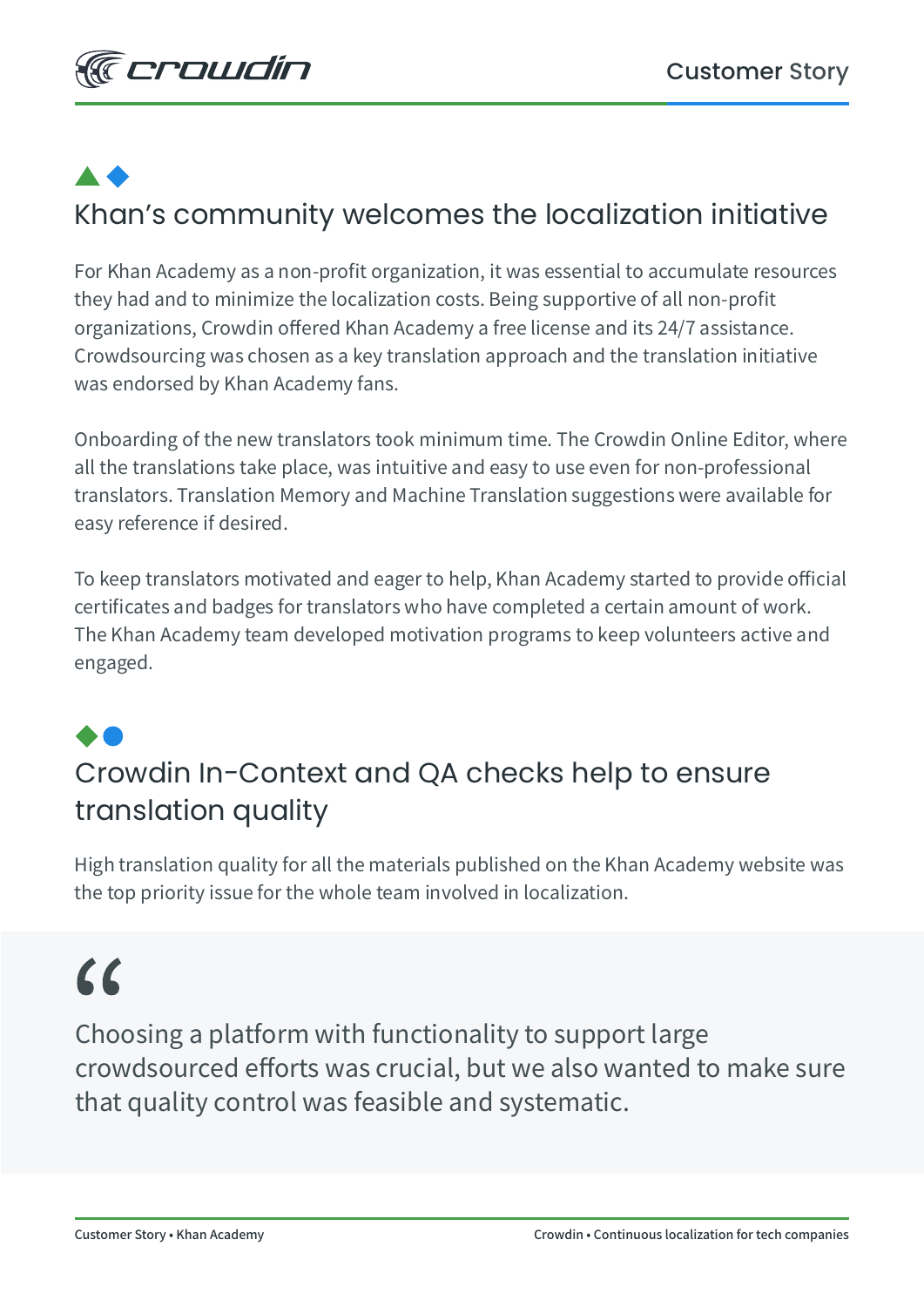To address the translation quality challenge, first of all, Khan Academy integrated the Crowdin In-Context tool to provide the necessary context and enable volunteers to translate inline within their application. The translated strings were immediately reflected in the UI and it helped translators to adjust translations to the interface and see everything in real-time. Additionally, WYSIWYG ("What You See Is What You Get") translation technology was fun to use for volunteer translators.

Additionally, Crowdin built-in automated QA checks helped to handle different language-specific aspects in translations like typos, missed spaces, improper formatting, and more. If an error occurred translators could immediately correct it before saving. This helped to avoid small, yet noticeable, inconsistencies and save time fixing them.

## Khan Academy brings knowledge to the world and gives everyone a chance to learn

Crowdin initially helped Khan Academy to get three fully-translated platforms with a wide range of available languages underway. Now the materials are available in over 40 languages and this number is continuing to grow!

## $\epsilon$

The localization tool has enabled us to build strong partnerships with organizations around the world, leading to a dramatic increase in international awareness and product usage